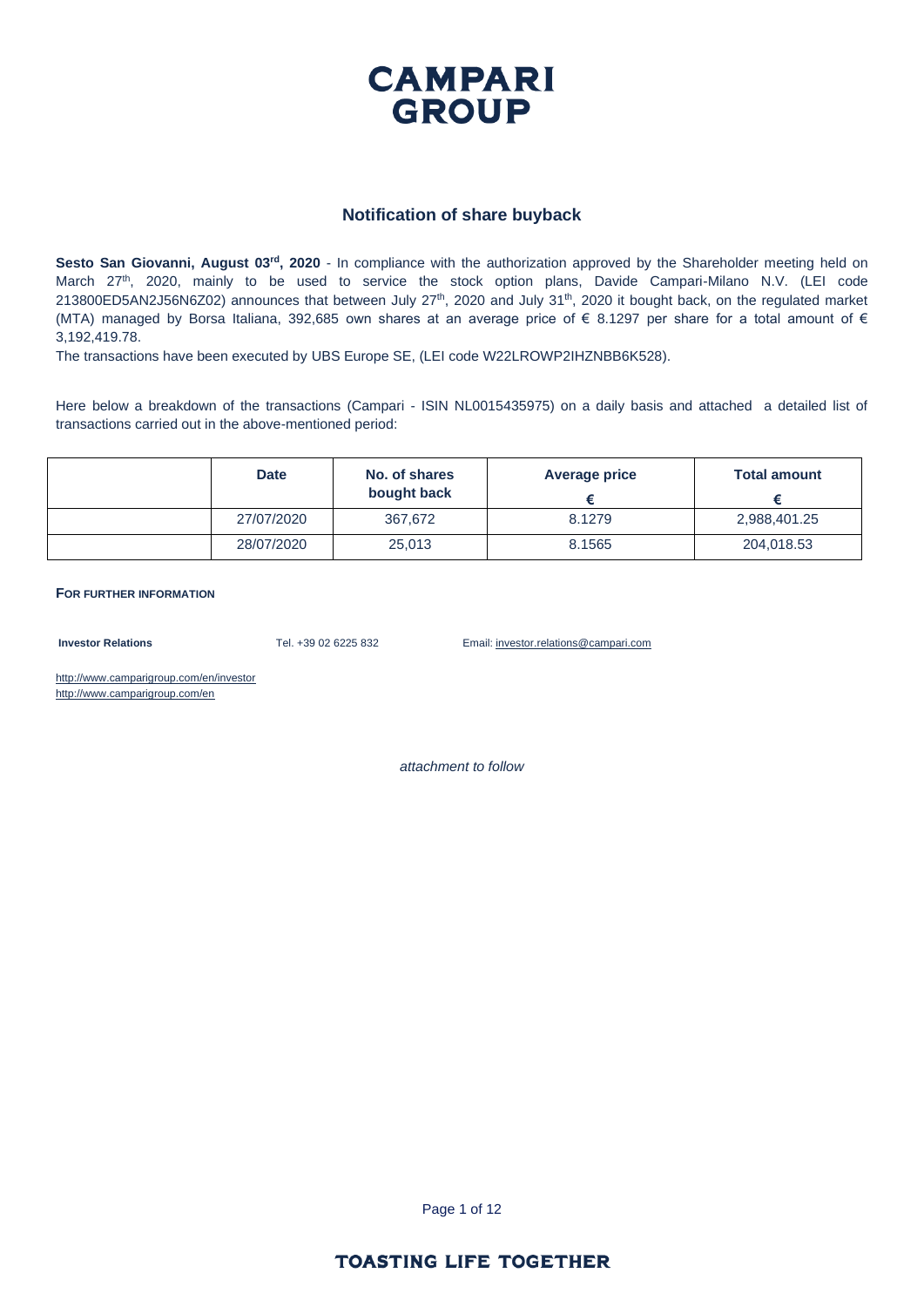| <b>Date</b>              | <b>Hour</b>          | B/S    | <b>Value</b>             | <b>Price</b>     | Quantity    |
|--------------------------|----------------------|--------|--------------------------|------------------|-------------|
| 27/07/2020               | 16:18:13             | В      | <b>EUR</b>               | 8.1380           | 363         |
| 27/07/2020               | 16:18:13             | B      | <b>EUR</b>               | 8.1380           | 283         |
| 27/07/2020               | 16:18:13             | B      | <b>EUR</b>               | 8.1380           | 304         |
| 27/07/2020               | 16:18:13             | B      | <b>EUR</b>               | 8.1380           | 388         |
| 27/07/2020               | 16:18:13             | B      | <b>EUR</b>               | 8.1380           | 25          |
| 27/07/2020               | 16:17:27             | B      | <b>EUR</b>               | 8.1300           | 633         |
| 27/07/2020               | 16:14:12             | B      | <b>EUR</b>               | 8.1320           | 216         |
| 27/07/2020               | 16:14:12             | B      | <b>EUR</b>               | 8.1320           | 92          |
| 27/07/2020               | 16:14:12             | B      | <b>EUR</b>               | 8.1310           | 488         |
| 27/07/2020               | 16:14:12             | B      | <b>EUR</b>               | 8.1310           | 969         |
| 27/07/2020               | 16:14:12             | B      | <b>EUR</b>               | 8.1310           | 395         |
| 27/07/2020               | 16:14:12             | B      | <b>EUR</b>               | 8.1310           | 556         |
| 27/07/2020               | 16:14:12             | B      | <b>EUR</b>               | 8.1310           | 782         |
| 27/07/2020               | 16:13:13             | B      | <b>EUR</b>               | 8.1310           | 43          |
| 27/07/2020               | 16:12:40             | B      | <b>EUR</b>               | 8.1300           | 1185        |
| 27/07/2020               | 16:12:40             | B      | <b>EUR</b>               | 8.1300           | 672         |
| 27/07/2020               | 16:12:12             | B      | <b>EUR</b>               | 8.1290           | 1665        |
| 27/07/2020               | 16:11:18             | B      | <b>EUR</b>               | 8.1310           | 34          |
| 27/07/2020               | 16:11:18             | B      | <b>EUR</b>               | 8.1310           | 800         |
| 27/07/2020               | 16:11:14             | B      | <b>EUR</b>               | 8.1310           | 24          |
| 27/07/2020               | 16:08:45             | B      | <b>EUR</b>               | 8.1260           | 619         |
| 27/07/2020               | 16:08:45             | B      | <b>EUR</b>               | 8.1260           | 431         |
| 27/07/2020               | 16:08:38             | B      | <b>EUR</b>               | 8.1260           | 982         |
| 27/07/2020               | 16:07:38             | B      | <b>EUR</b>               | 8.1260           | 170         |
| 27/07/2020               | 16:07:38             | B      | <b>EUR</b>               | 8.1260           | 308         |
| 27/07/2020               | 16:06:10             | B      | <b>EUR</b>               | 8.1200           | 786         |
| 27/07/2020               | 16:06:10             | B      | <b>EUR</b>               | 8.1200           | 1356        |
| 27/07/2020               | 16:05:35             | B      | <b>EUR</b>               | 8.1190           | 845         |
| 27/07/2020               | 16:05:32             | B      | <b>EUR</b>               | 8.1190           | 126         |
| 27/07/2020               | 16:05:32             | B      | <b>EUR</b>               | 8.1190           | 460         |
| 27/07/2020               | 16:04:15             | B      | <b>EUR</b>               | 8.1200           | 897         |
| 27/07/2020               | 16:04:15             | B      | <b>EUR</b>               | 8.1200<br>8.1200 | 567<br>1308 |
| 27/07/2020               | 16:03:30             | B      | <b>EUR</b>               | 8.1200           | 159         |
| 27/07/2020<br>27/07/2020 | 16:03:30<br>16:03:30 | B<br>B | <b>EUR</b><br><b>EUR</b> | 8.1210           | 1282        |
| 27/07/2020               | 16:01:42             | B      | <b>EUR</b>               | 8.1050           | 1362        |
| 27/07/2020               | 16:01:42             | B      | <b>EUR</b>               | 8.1050           | 1203        |
| 27/07/2020               | 16:01:42             | B      | <b>EUR</b>               | 8.1050           | 1414        |
| 27/07/2020               | 16:01:41             | В      | <b>EUR</b>               | 8.1050           | 214         |
| 27/07/2020               | 16:00:00             | B      | <b>EUR</b>               | 8.1140           | 313         |
| 27/07/2020               | 16:00:00             | B      | <b>EUR</b>               | 8.1140           | 900         |
| 27/07/2020               | 16:00:00             | B      | <b>EUR</b>               | 8.1140           | 735         |
| 27/07/2020               | 16:00:00             | B      | <b>EUR</b>               | 8.1140           | 417         |
| 27/07/2020               | 16:00:00             | В      | <b>EUR</b>               | 8.1140           | 232         |
| 27/07/2020               |                      |        |                          |                  |             |
|                          | 15:59:30             | B      | <b>EUR</b>               | 8.1160           | 547         |

Page 2 of 12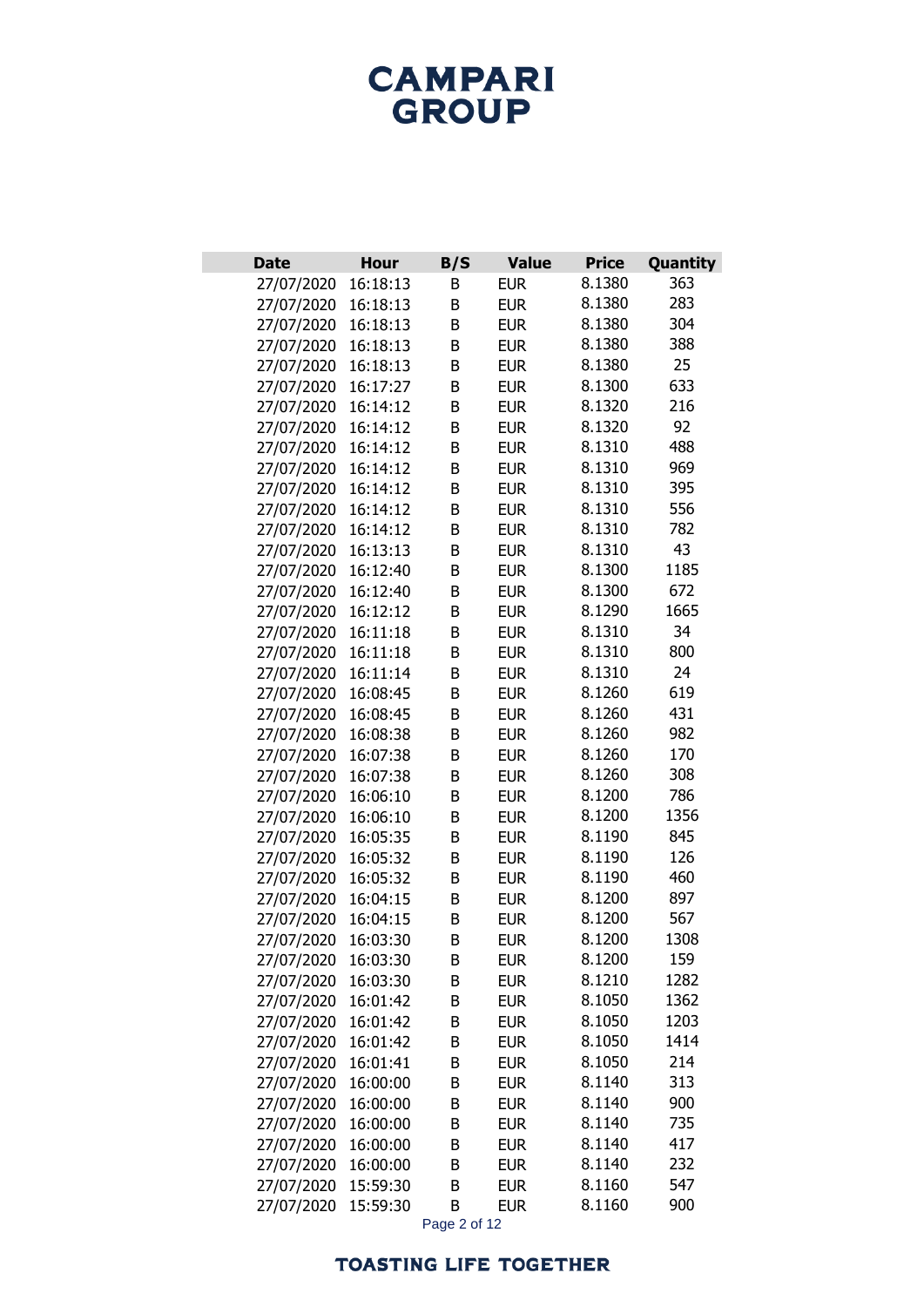| 27/07/2020 | 15:59:30 | B | <b>EUR</b> | 8.1160 | 1175 |
|------------|----------|---|------------|--------|------|
| 27/07/2020 | 15:59:30 | B | <b>EUR</b> | 8.1160 | 42   |
| 27/07/2020 | 15:58:33 | B | <b>EUR</b> | 8.1200 | 406  |
| 27/07/2020 | 15:58:33 | B | <b>EUR</b> | 8.1200 | 900  |
| 27/07/2020 | 15:58:33 | B | <b>EUR</b> | 8.1210 | 651  |
| 27/07/2020 | 15:58:33 | B | <b>EUR</b> | 8.1210 | 800  |
| 27/07/2020 | 15:58:33 | B | <b>EUR</b> | 8.1200 | 1443 |
| 27/07/2020 | 15:58:33 | B | <b>EUR</b> | 8.1200 | 1431 |
| 27/07/2020 | 15:58:12 | B | <b>EUR</b> | 8.1210 | 332  |
| 27/07/2020 | 15:58:12 | B | <b>EUR</b> | 8.1210 | 900  |
| 27/07/2020 | 15:57:57 | B | <b>EUR</b> | 8.1220 | 167  |
| 27/07/2020 | 15:57:57 | B | <b>EUR</b> | 8.1220 | 1021 |
| 27/07/2020 | 15:57:57 | B | <b>EUR</b> | 8.1220 | 267  |
| 27/07/2020 | 15:57:57 | B | <b>EUR</b> | 8.1220 | 687  |
| 27/07/2020 | 15:57:57 | B | <b>EUR</b> | 8.1220 | 298  |
| 27/07/2020 | 15:57:40 | B | <b>EUR</b> | 8.1200 | 362  |
| 27/07/2020 | 15:56:04 | B | <b>EUR</b> | 8.1180 | 541  |
| 27/07/2020 | 15:56:04 | B | <b>EUR</b> | 8.1180 | 413  |
| 27/07/2020 | 15:56:04 | B | <b>EUR</b> | 8.1180 | 798  |
| 27/07/2020 | 15:56:04 | B | <b>EUR</b> | 8.1180 | 35   |
| 27/07/2020 | 15:56:04 | B | <b>EUR</b> | 8.1180 | 19   |
| 27/07/2020 | 15:56:04 | B | <b>EUR</b> | 8.1180 | 264  |
| 27/07/2020 | 15:54:00 | B | <b>EUR</b> | 8.1160 | 900  |
| 27/07/2020 | 15:53:59 | B | <b>EUR</b> | 8.1160 | 900  |
| 27/07/2020 | 15:53:59 | B | <b>EUR</b> | 8.1170 | 1292 |
| 27/07/2020 | 15:53:59 | B | <b>EUR</b> | 8.1170 | 1402 |
| 27/07/2020 | 15:53:27 | B | <b>EUR</b> | 8.1160 | 950  |
| 27/07/2020 | 15:53:27 | B | <b>EUR</b> | 8.1170 | 435  |
| 27/07/2020 | 15:53:27 | B | <b>EUR</b> | 8.1170 | 1694 |
| 27/07/2020 | 15:53:27 | B | <b>EUR</b> | 8.1200 | 900  |
| 27/07/2020 | 15:53:00 | B | <b>EUR</b> | 8.1200 | 16   |
| 27/07/2020 | 15:53:00 | B | <b>EUR</b> | 8.1200 | 1400 |
| 27/07/2020 | 15:52:45 | B | <b>EUR</b> | 8.1200 | 900  |
| 27/07/2020 | 15:52:45 | B | <b>EUR</b> | 8.1200 | 1440 |
| 27/07/2020 | 15:52:45 | В | <b>EUR</b> | 8.1200 | 1480 |
| 27/07/2020 | 15:52:45 | В | <b>EUR</b> | 8.1200 | 1464 |
| 27/07/2020 | 15:52:45 | В | <b>EUR</b> | 8.1200 | 1252 |
| 27/07/2020 | 15:52:45 | B | <b>EUR</b> | 8.1200 | 822  |
| 27/07/2020 | 15:52:45 | В | <b>EUR</b> | 8.1200 | 645  |
| 27/07/2020 | 15:50:45 | В | <b>EUR</b> | 8.1200 | 28   |
| 27/07/2020 | 15:50:40 | В | <b>EUR</b> | 8.1200 | 130  |
| 27/07/2020 | 15:50:40 | В | <b>EUR</b> | 8.1200 | 439  |
| 27/07/2020 | 15:50:40 | B | <b>EUR</b> | 8.1200 | 29   |
| 27/07/2020 | 15:48:21 | B | <b>EUR</b> | 8.1090 | 965  |
| 27/07/2020 | 15:48:21 | B | <b>EUR</b> | 8.1090 | 414  |
| 27/07/2020 | 15:47:59 | В | <b>EUR</b> | 8.1090 | 442  |
| 27/07/2020 | 15:47:59 | В | <b>EUR</b> | 8.1090 | 824  |
| 27/07/2020 | 15:46:31 | B | <b>EUR</b> | 8.1030 | 1373 |
| 27/07/2020 | 15:46:31 | B | <b>EUR</b> | 8.1030 | 1300 |

Page 3 of 12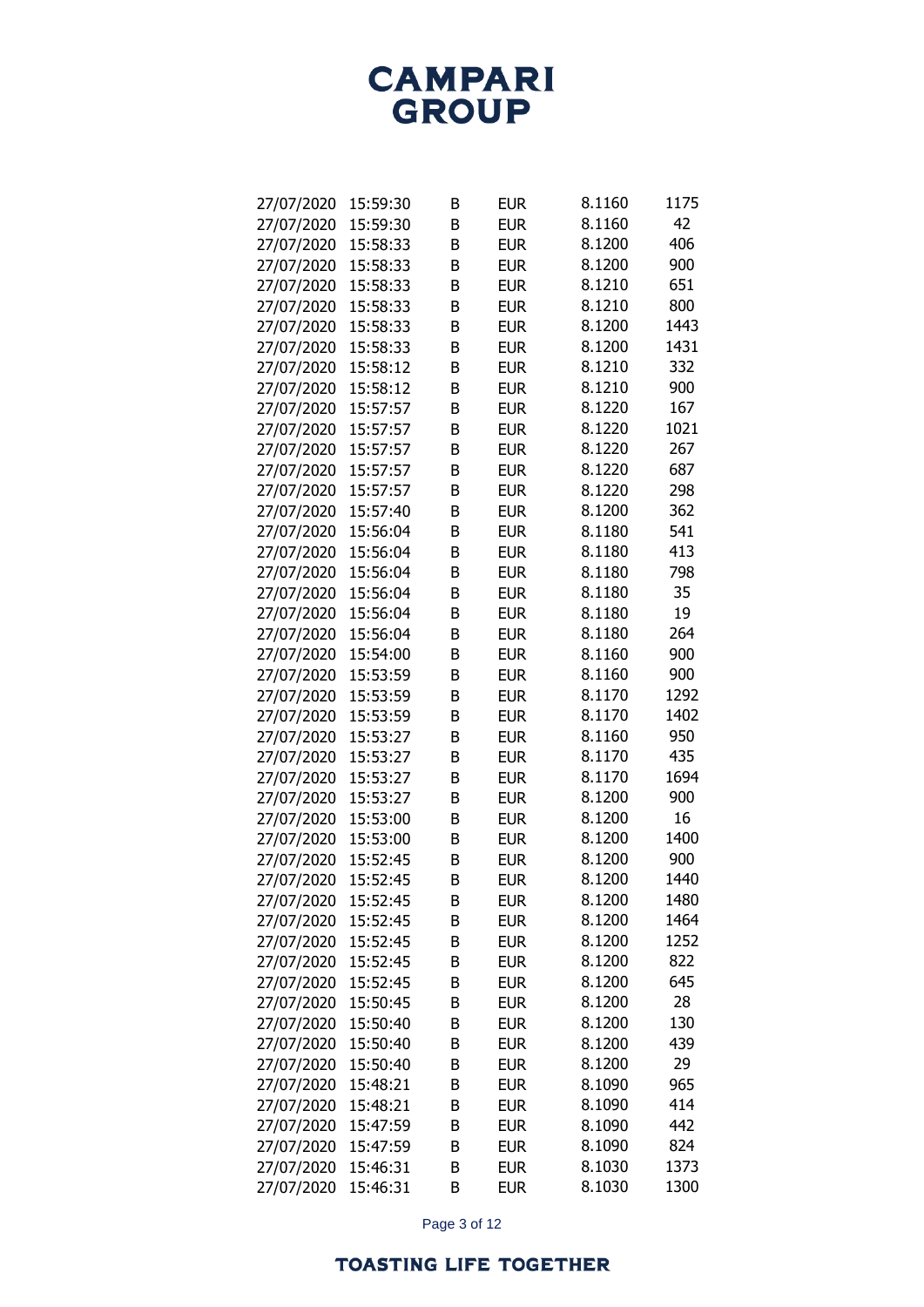| 27/07/2020 | 15:46:31             | В      | <b>EUR</b>               | 8.1030 | 357          |
|------------|----------------------|--------|--------------------------|--------|--------------|
| 27/07/2020 | 15:46:31             | B      | <b>EUR</b>               | 8.1030 | 126          |
| 27/07/2020 | 15:46:31             | B      | <b>EUR</b>               | 8.1030 | 960          |
| 27/07/2020 | 15:46:31             | B      | <b>EUR</b>               | 8.1040 | 1357         |
| 27/07/2020 | 15:46:31             | B      | <b>EUR</b>               | 8.1040 | 1311         |
| 27/07/2020 | 15:46:31             | B      | <b>EUR</b>               | 8.1040 | 1266         |
| 27/07/2020 | 15:44:55             | B      | <b>EUR</b>               | 8.1060 | 863          |
| 27/07/2020 | 15:44:55             | B      | <b>EUR</b>               | 8.1060 | 464          |
| 27/07/2020 | 15:44:14             | B      | <b>EUR</b>               | 8.1070 | 63           |
| 27/07/2020 | 15:44:14             | B      | <b>EUR</b>               | 8.1070 | 348          |
| 27/07/2020 | 15:43:07             | B      | <b>EUR</b>               | 8.1080 | 1350         |
| 27/07/2020 | 15:42:34             | B      | <b>EUR</b>               | 8.1080 | 468          |
| 27/07/2020 | 15:42:34             | B      | <b>EUR</b>               | 8.1080 | 1377         |
| 27/07/2020 | 15:42:34             | B      | <b>EUR</b>               | 8.1070 | 900          |
| 27/07/2020 | 15:42:34             | B      | <b>EUR</b>               | 8.1080 | 1298         |
| 27/07/2020 | 15:41:40             | B      | <b>EUR</b>               | 8.1030 | 134          |
| 27/07/2020 | 15:41:40             | B      | <b>EUR</b>               | 8.1030 | 425          |
| 27/07/2020 | 15:41:40             | B      | <b>EUR</b>               | 8.1030 | 319          |
| 27/07/2020 | 15:41:40             | B      | <b>EUR</b>               | 8.1020 | 367          |
| 27/07/2020 | 15:41:40             | B      | <b>EUR</b>               | 8.1020 | 1326         |
| 27/07/2020 | 15:41:40             | B      | <b>EUR</b>               | 8.1020 | 28           |
| 27/07/2020 | 15:41:40             | B      | <b>EUR</b>               | 8.1020 | 988          |
| 27/07/2020 | 15:41:40             | B      | <b>EUR</b>               | 8.1020 | 1231         |
| 27/07/2020 | 15:41:40             | B      | <b>EUR</b>               | 8.1020 | $\mathbf{1}$ |
| 27/07/2020 | 15:41:40             | B      | <b>EUR</b>               | 8.1020 | 1457         |
| 27/07/2020 | 15:41:40             | B      | <b>EUR</b>               | 8.1020 | 238          |
| 27/07/2020 | 15:41:40             | B      | <b>EUR</b>               | 8.1020 | 455          |
| 27/07/2020 | 15:41:40             | B      | <b>EUR</b>               | 8.1020 | 768          |
| 27/07/2020 | 15:41:20             | B      | <b>EUR</b>               | 8.1020 | 55           |
| 27/07/2020 | 15:41:20             | B      | <b>EUR</b>               | 8.1020 | 1400         |
| 27/07/2020 | 15:40:18             | B      | <b>EUR</b>               | 8.1010 | 591          |
| 27/07/2020 | 15:40:00             | B      | <b>EUR</b>               | 8.1000 | 450          |
| 27/07/2020 | 15:39:40             | B      | <b>EUR</b>               | 8.0990 | 864          |
| 27/07/2020 | 15:38:49             | B      | <b>EUR</b>               | 8.0990 | 900          |
| 27/07/2020 | 15:38:38             |        | <b>EUR</b>               | 8.0980 | 1330         |
| 27/07/2020 | 15:38:38             | В<br>В | <b>EUR</b>               | 8.0980 | 1242         |
| 27/07/2020 |                      |        |                          | 8.0980 | 1317         |
|            | 15:38:38<br>15:38:38 | В      | <b>EUR</b><br><b>EUR</b> | 8.0980 | 1251         |
| 27/07/2020 |                      | В      | <b>EUR</b>               | 8.0900 |              |
| 27/07/2020 | 15:37:25             | В      |                          |        | 303<br>441   |
| 27/07/2020 | 15:37:25             | В      | <b>EUR</b>               | 8.0900 |              |
| 27/07/2020 | 15:37:25             | В      | <b>EUR</b>               | 8.0900 | 927          |
| 27/07/2020 | 15:37:25             | В      | <b>EUR</b>               | 8.0900 | 296          |
| 27/07/2020 | 15:37:25             | B      | <b>EUR</b>               | 8.0900 | 402          |
| 27/07/2020 | 15:36:08             | B      | <b>EUR</b>               | 8.0880 | 283          |
| 27/07/2020 | 15:34:46             | B      | <b>EUR</b>               | 8.0950 | 1328         |
| 27/07/2020 | 15:33:58             | В      | <b>EUR</b>               | 8.1000 | 494          |
| 27/07/2020 | 15:33:58             | В      | <b>EUR</b>               | 8.1000 | 900          |
| 27/07/2020 | 15:33:57             | В      | <b>EUR</b>               | 8.1020 | 1361         |
| 27/07/2020 | 15:33:57             | B      | <b>EUR</b>               | 8.1020 | 1205         |

Page 4 of 12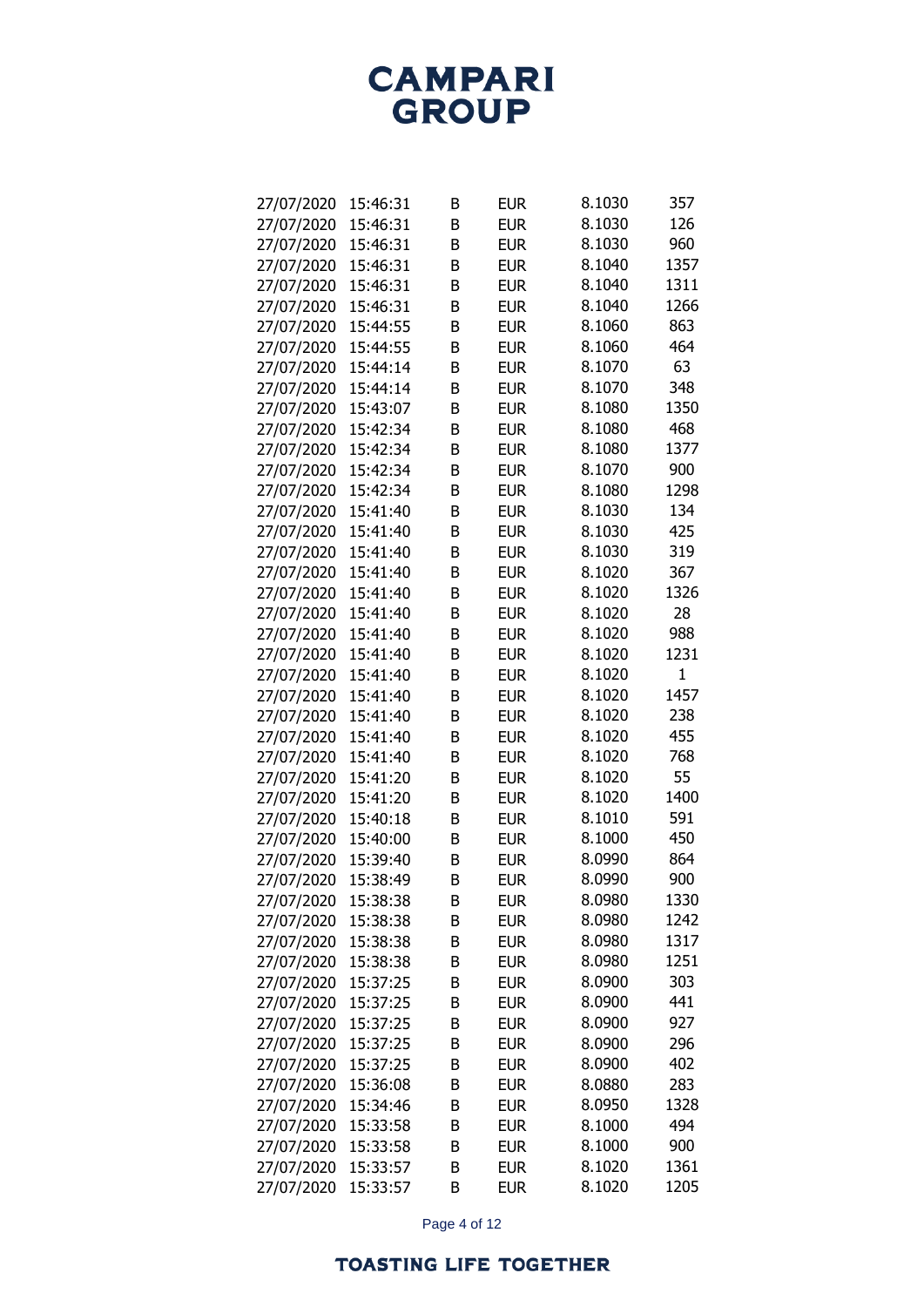| 27/07/2020 | 15:32:20 | В | <b>EUR</b> | 8.1030 | 1    |
|------------|----------|---|------------|--------|------|
| 27/07/2020 | 15:32:20 | B | <b>EUR</b> | 8.1040 | 678  |
| 27/07/2020 | 15:32:20 | B | <b>EUR</b> | 8.1040 | 282  |
| 27/07/2020 | 15:31:56 | B | <b>EUR</b> | 8.1020 | 900  |
| 27/07/2020 | 15:31:56 | B | <b>EUR</b> | 8.1020 | 1354 |
| 27/07/2020 | 15:31:56 | B | <b>EUR</b> | 8.1020 | 1292 |
| 27/07/2020 | 15:31:56 | B | <b>EUR</b> | 8.1020 | 1350 |
| 27/07/2020 | 15:31:56 | B | <b>EUR</b> | 8.1020 | 1382 |
| 27/07/2020 | 15:31:53 | B | <b>EUR</b> | 8.1030 | 1213 |
| 27/07/2020 | 15:31:53 | B | <b>EUR</b> | 8.1030 | 1170 |
| 27/07/2020 | 15:31:53 | B | <b>EUR</b> | 8.1030 | 172  |
| 27/07/2020 | 15:30:09 | B | <b>EUR</b> | 8.1030 | 671  |
| 27/07/2020 | 15:30:09 | B | <b>EUR</b> | 8.1030 | 900  |
| 27/07/2020 | 15:30:09 | B | <b>EUR</b> | 8.1030 | 819  |
| 27/07/2020 | 15:30:09 | B | <b>EUR</b> | 8.1030 | 620  |
| 27/07/2020 | 15:29:25 | B | <b>EUR</b> | 8.1040 | 938  |
| 27/07/2020 | 15:29:25 | B | <b>EUR</b> | 8.1040 | 1370 |
| 27/07/2020 | 15:29:25 | B | <b>EUR</b> | 8.1040 | 1373 |
| 27/07/2020 | 15:29:25 | B | <b>EUR</b> | 8.1040 | 294  |
| 27/07/2020 | 15:28:25 | B | <b>EUR</b> | 8.1040 | 900  |
| 27/07/2020 | 15:28:25 | B | <b>EUR</b> | 8.1040 | 1173 |
| 27/07/2020 | 15:28:25 | B | <b>EUR</b> | 8.1040 | 113  |
| 27/07/2020 | 15:27:40 | B | <b>EUR</b> | 8.1060 | 1396 |
| 27/07/2020 | 15:27:40 | B | <b>EUR</b> | 8.1060 | 547  |
| 27/07/2020 | 15:27:40 | B | <b>EUR</b> | 8.1060 | 871  |
| 27/07/2020 | 15:27:40 | B | <b>EUR</b> | 8.1060 | 129  |
| 27/07/2020 | 15:27:40 | B | <b>EUR</b> | 8.1060 | 1190 |
| 27/07/2020 | 15:27:10 | B | <b>EUR</b> | 8.1040 | 1332 |
| 27/07/2020 | 15:27:10 | B | <b>EUR</b> | 8.1040 | 1470 |
| 27/07/2020 | 15:26:47 | B | <b>EUR</b> | 8.1020 | 900  |
| 27/07/2020 | 15:26:47 | B | <b>EUR</b> | 8.1020 | 1180 |
| 27/07/2020 | 15:25:52 | B | <b>EUR</b> | 8.1040 | 569  |
| 27/07/2020 | 15:25:52 | B | <b>EUR</b> | 8.1040 | 900  |
| 27/07/2020 | 15:25:52 | B | <b>EUR</b> | 8.1050 | 800  |
| 27/07/2020 | 15:25:33 | В | <b>EUR</b> | 8.1070 | 111  |
| 27/07/2020 | 15:25:33 | В | <b>EUR</b> | 8.1070 | 879  |
| 27/07/2020 | 15:25:07 | В | <b>EUR</b> | 8.1050 | 1197 |
| 27/07/2020 | 15:25:07 | B | <b>EUR</b> | 8.1050 | 292  |
| 27/07/2020 | 15:25:07 | В | <b>EUR</b> | 8.1050 | 1000 |
| 27/07/2020 | 15:25:07 | B | <b>EUR</b> | 8.1050 | 80   |
| 27/07/2020 | 15:25:07 | В | <b>EUR</b> | 8.1050 | 1319 |
| 27/07/2020 | 15:24:50 | В | <b>EUR</b> | 8.1060 | 1248 |
| 27/07/2020 | 15:24:01 | B | <b>EUR</b> | 8.1040 | 1246 |
| 27/07/2020 | 15:23:55 | B | <b>EUR</b> | 8.1050 | 1408 |
| 27/07/2020 | 15:23:55 | B | <b>EUR</b> | 8.1050 | 217  |
| 27/07/2020 | 15:22:01 | В | <b>EUR</b> | 8.0950 | 1219 |
| 27/07/2020 | 15:22:01 | В | <b>EUR</b> | 8.0940 | 388  |
| 27/07/2020 | 15:22:01 | B | <b>EUR</b> | 8.0940 | 900  |
| 27/07/2020 | 15:22:01 | B | <b>EUR</b> | 8.0950 | 153  |
|            |          |   |            |        |      |

Page 5 of 12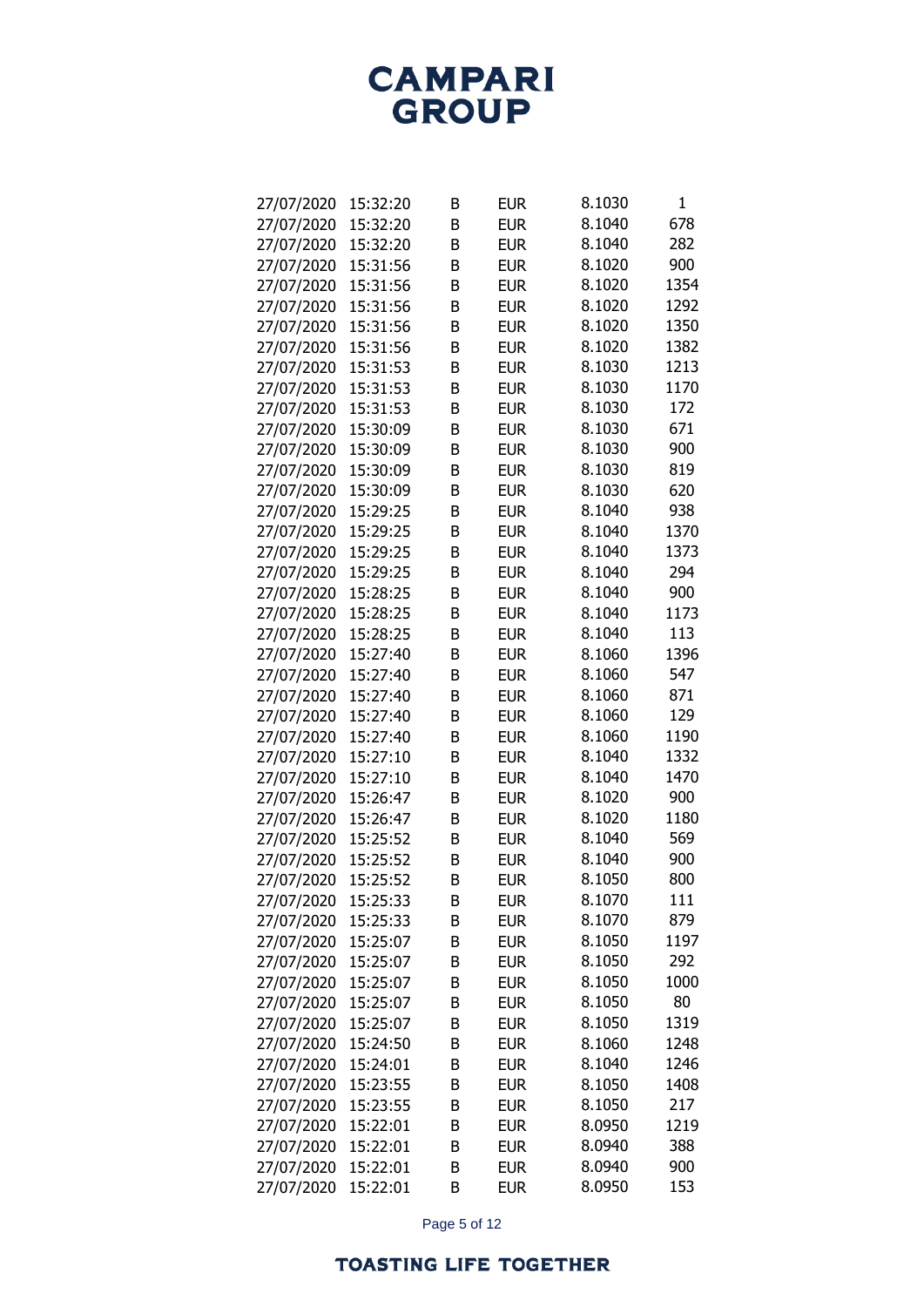| 27/07/2020 | 15:22:01 | В | <b>EUR</b> | 8.0950 | 1100 |
|------------|----------|---|------------|--------|------|
| 27/07/2020 | 15:22:01 | B | <b>EUR</b> | 8.0930 | 105  |
| 27/07/2020 | 15:22:01 | B | <b>EUR</b> | 8.0930 | 1146 |
| 27/07/2020 | 15:20:10 | B | <b>EUR</b> | 8.0960 | 392  |
| 27/07/2020 | 15:20:10 | B | <b>EUR</b> | 8.0960 | 900  |
| 27/07/2020 | 15:19:59 | B | <b>EUR</b> | 8.0960 | 900  |
| 27/07/2020 | 15:19:59 | B | <b>EUR</b> | 8.0960 | 65   |
| 27/07/2020 | 15:19:59 | B | <b>EUR</b> | 8.0960 | 1286 |
| 27/07/2020 | 15:18:42 | B | <b>EUR</b> | 8.0970 | 864  |
| 27/07/2020 | 15:16:30 | B | <b>EUR</b> | 8.0970 | 1179 |
| 27/07/2020 | 15:15:12 | B | <b>EUR</b> | 8.1000 | 1000 |
| 27/07/2020 | 15:15:12 | B | <b>EUR</b> | 8.1010 | 43   |
| 27/07/2020 | 15:15:12 | B | <b>EUR</b> | 8.1010 | 1399 |
| 27/07/2020 | 15:15:00 | B | <b>EUR</b> | 8.1020 | 264  |
| 27/07/2020 | 15:15:00 | B | <b>EUR</b> | 8.1020 | 489  |
| 27/07/2020 | 15:15:00 | B | <b>EUR</b> | 8.1020 | 286  |
| 27/07/2020 | 15:14:14 | B | <b>EUR</b> | 8.1060 | 1245 |
| 27/07/2020 | 15:14:10 | B | <b>EUR</b> | 8.1070 | 1440 |
| 27/07/2020 | 15:11:10 | B | <b>EUR</b> | 8.1060 | 433  |
| 27/07/2020 | 15:11:10 | B | <b>EUR</b> | 8.1060 | 900  |
| 27/07/2020 | 15:11:10 | B | <b>EUR</b> | 8.1060 | 900  |
| 27/07/2020 | 15:11:10 | B | <b>EUR</b> | 8.1050 | 1355 |
| 27/07/2020 | 15:11:10 | B | <b>EUR</b> | 8.1050 | 1241 |
| 27/07/2020 | 15:11:10 | B | <b>EUR</b> | 8.1050 | 1334 |
| 27/07/2020 | 15:08:06 | B | <b>EUR</b> | 8.0970 | 99   |
| 27/07/2020 | 15:08:06 | B | <b>EUR</b> | 8.1000 | 1343 |
| 27/07/2020 | 15:08:06 | B | <b>EUR</b> | 8.1000 | 134  |
| 27/07/2020 | 15:08:06 | B | <b>EUR</b> | 8.1000 | 1270 |
| 27/07/2020 | 15:06:34 | B | <b>EUR</b> | 8.1050 | 1339 |
| 27/07/2020 | 15:06:29 | B | <b>EUR</b> | 8.1060 | 1193 |
| 27/07/2020 | 15:06:29 | B | <b>EUR</b> | 8.1060 | 266  |
| 27/07/2020 | 15:06:29 | B | <b>EUR</b> | 8.1060 | 1397 |
| 27/07/2020 | 15:05:03 | B | <b>EUR</b> | 8.1040 | 1389 |
| 27/07/2020 | 15:05:03 | B | <b>EUR</b> | 8.1040 | 1275 |
| 27/07/2020 | 15:03:15 |   | <b>EUR</b> | 8.1030 | 366  |
|            | 15:03:15 | В | <b>EUR</b> | 8.1030 | 1100 |
| 27/07/2020 |          | В |            | 8.1050 | 900  |
| 27/07/2020 | 15:03:11 | В | <b>EUR</b> |        |      |
| 27/07/2020 | 15:03:10 | В | <b>EUR</b> | 8.1050 | 900  |
| 27/07/2020 | 15:03:10 | В | <b>EUR</b> | 8.1050 | 840  |
| 27/07/2020 | 15:03:10 | В | <b>EUR</b> | 8.1050 | 344  |
| 27/07/2020 | 15:02:12 | В | <b>EUR</b> | 8.1070 | 800  |
| 27/07/2020 | 15:02:12 | В | <b>EUR</b> | 8.1070 | 900  |
| 27/07/2020 | 15:00:37 | В | <b>EUR</b> | 8.1080 | 439  |
| 27/07/2020 | 15:00:37 | В | <b>EUR</b> | 8.1080 | 900  |
| 27/07/2020 | 15:00:14 | B | <b>EUR</b> | 8.1100 | 353  |
| 27/07/2020 | 15:00:14 | В | <b>EUR</b> | 8.1100 | 1082 |
| 27/07/2020 | 15:00:14 | В | <b>EUR</b> | 8.1100 | 1100 |
| 27/07/2020 | 15:00:14 | В | <b>EUR</b> | 8.1100 | 309  |
| 27/07/2020 | 15:00:14 | B | <b>EUR</b> | 8.1100 | 1015 |

Page 6 of 12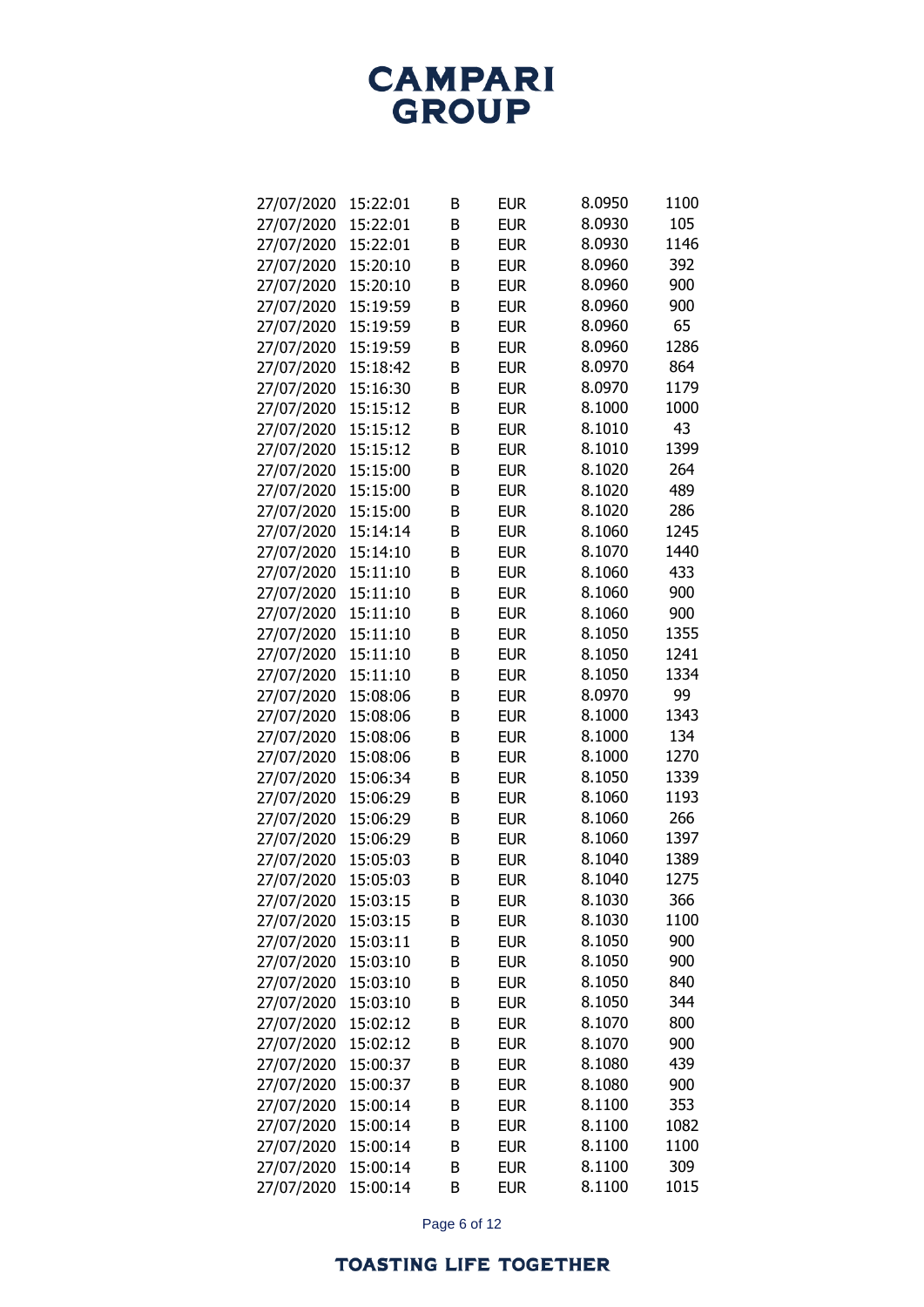| 27/07/2020 | 14:57:18 | B | <b>EUR</b> | 8.1180 | 850  |
|------------|----------|---|------------|--------|------|
| 27/07/2020 | 14:57:18 | B | <b>EUR</b> | 8.1170 | 480  |
| 27/07/2020 | 14:57:18 | B | <b>EUR</b> | 8.1170 | 900  |
| 27/07/2020 | 14:54:35 | B | <b>EUR</b> | 8.1220 | 1100 |
| 27/07/2020 | 14:54:35 | B | <b>EUR</b> | 8.1220 | 39   |
| 27/07/2020 | 14:54:35 | B | <b>EUR</b> | 8.1220 | 1332 |
| 27/07/2020 | 14:54:35 | B | <b>EUR</b> | 8.1230 | 1377 |
| 27/07/2020 | 14:54:35 | B | <b>EUR</b> | 8.1230 | 1277 |
| 27/07/2020 | 14:54:35 | B | <b>EUR</b> | 8.1230 | 23   |
| 27/07/2020 | 14:54:02 | B | <b>EUR</b> | 8.1250 | 598  |
| 27/07/2020 | 14:54:02 | B | <b>EUR</b> | 8.1250 | 914  |
| 27/07/2020 | 14:53:31 | B | <b>EUR</b> | 8.1270 | 1325 |
| 27/07/2020 | 14:53:31 | B | <b>EUR</b> | 8.1270 | 1304 |
| 27/07/2020 | 14:53:31 | B | <b>EUR</b> | 8.1270 | 1272 |
| 27/07/2020 | 14:53:30 | B | <b>EUR</b> | 8.1270 | 82   |
| 27/07/2020 | 14:53:30 | B | <b>EUR</b> | 8.1280 | 1191 |
| 27/07/2020 | 14:51:18 | B | <b>EUR</b> | 8.1290 | 866  |
| 27/07/2020 | 14:51:13 | B | <b>EUR</b> | 8.1300 | 1422 |
| 27/07/2020 | 14:51:13 | B | <b>EUR</b> | 8.1300 | 1395 |
| 27/07/2020 | 14:51:13 | B | <b>EUR</b> | 8.1300 | 990  |
| 27/07/2020 | 14:51:13 | B | <b>EUR</b> | 8.1300 | 1214 |
| 27/07/2020 | 14:51:13 | B | <b>EUR</b> | 8.1300 | 43   |
| 27/07/2020 | 14:51:13 | B | <b>EUR</b> | 8.1300 | 275  |
| 27/07/2020 | 14:51:03 | B | <b>EUR</b> | 8.1320 | 900  |
| 27/07/2020 | 14:50:37 | B | <b>EUR</b> | 8.1320 | 1242 |
| 27/07/2020 | 14:50:37 | B | <b>EUR</b> | 8.1320 | 108  |
| 27/07/2020 | 14:50:37 | B | <b>EUR</b> | 8.1320 | 1192 |
| 27/07/2020 | 14:49:00 | B | <b>EUR</b> | 8.1330 | 1217 |
| 27/07/2020 | 14:47:24 | B | <b>EUR</b> | 8.1350 | 900  |
| 27/07/2020 | 14:47:24 | B | <b>EUR</b> | 8.1350 | 1000 |
| 27/07/2020 | 14:46:20 | B | <b>EUR</b> | 8.1300 | 560  |
| 27/07/2020 | 14:46:20 | B | <b>EUR</b> | 8.1300 | 462  |
| 27/07/2020 | 14:46:05 | B | <b>EUR</b> | 8.1300 | 1213 |
| 27/07/2020 | 14:46:05 | B | <b>EUR</b> | 8.1300 | 1294 |
| 27/07/2020 | 14:46:05 | В | <b>EUR</b> | 8.1300 | 1213 |
| 27/07/2020 | 14:46:05 | В | <b>EUR</b> | 8.1300 | 1466 |
| 27/07/2020 | 14:46:05 | В | <b>EUR</b> | 8.1300 | 1240 |
| 27/07/2020 | 14:46:05 | B | <b>EUR</b> | 8.1300 | 1333 |
| 27/07/2020 | 14:46:05 | В | <b>EUR</b> | 8.1300 | 1314 |
| 27/07/2020 | 14:46:05 | B | <b>EUR</b> | 8.1300 | 1258 |
| 27/07/2020 | 14:46:05 | В | <b>EUR</b> | 8.1300 | 1233 |
| 27/07/2020 | 14:46:00 | В | <b>EUR</b> | 8.1320 | 1000 |
| 27/07/2020 | 14:46:00 | B | <b>EUR</b> | 8.1330 | 1287 |
| 27/07/2020 | 14:46:00 | B | <b>EUR</b> | 8.1330 | 1269 |
| 27/07/2020 | 14:46:00 | B | <b>EUR</b> | 8.1330 | 98   |
| 27/07/2020 | 14:43:30 | В | <b>EUR</b> | 8.1320 | 127  |
| 27/07/2020 | 14:43:30 | В | <b>EUR</b> | 8.1320 | 689  |
| 27/07/2020 | 14:42:30 | B | <b>EUR</b> | 8.1340 | 535  |
| 27/07/2020 | 14:42:30 | B | <b>EUR</b> | 8.1340 | 887  |
|            |          |   |            |        |      |

Page 7 of 12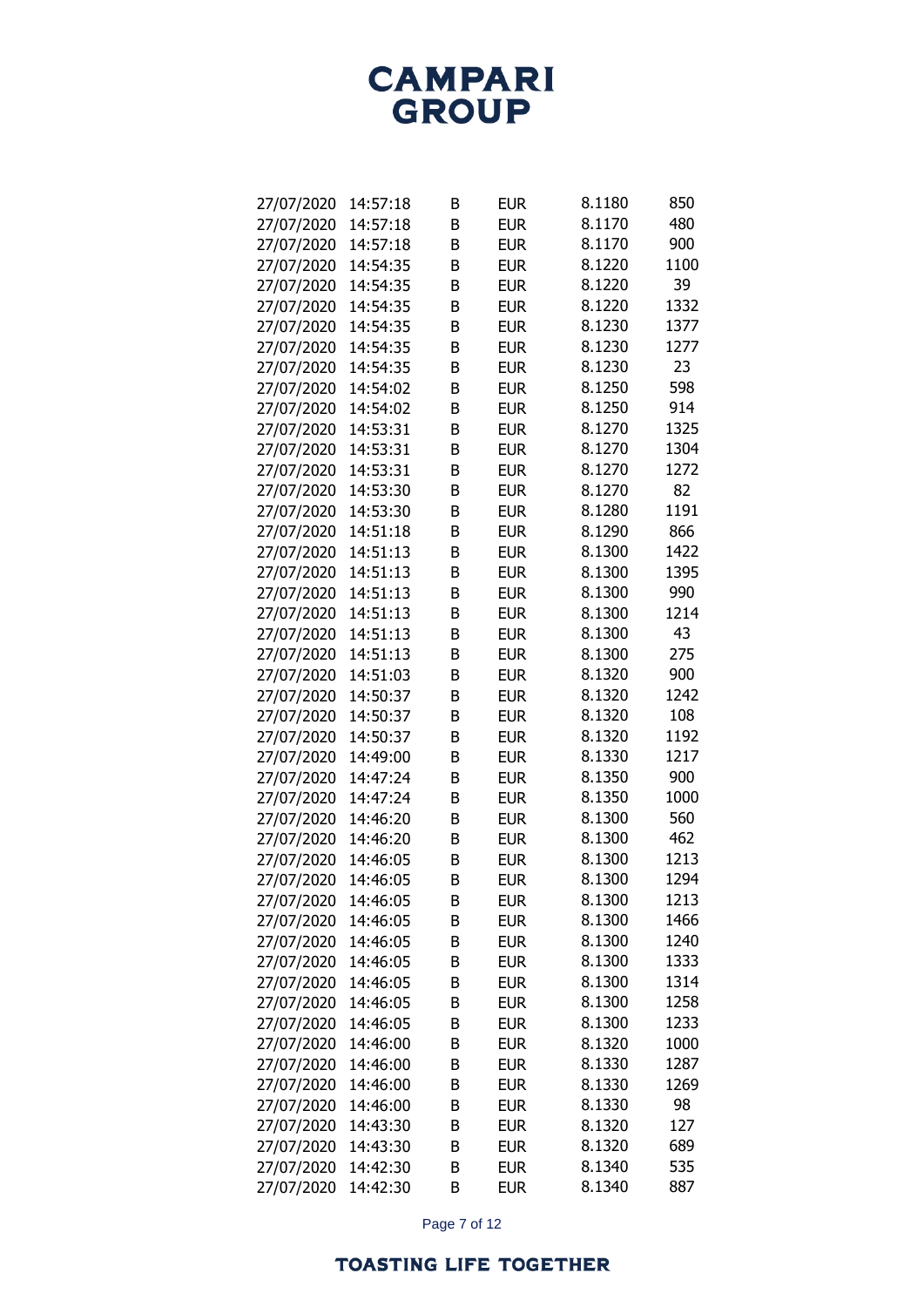| 27/07/2020 | 14:41:34 | В      | <b>EUR</b>               | 8.1360           | 1309 |
|------------|----------|--------|--------------------------|------------------|------|
| 27/07/2020 | 14:40:45 | B      | <b>EUR</b>               | 8.1380           | 750  |
| 27/07/2020 | 14:40:45 | B      | <b>EUR</b>               | 8.1380           | 1444 |
| 27/07/2020 | 14:39:32 | B      | <b>EUR</b>               | 8.1400           | 1000 |
| 27/07/2020 | 14:39:30 | B      | <b>EUR</b>               | 8.1410           | 307  |
| 27/07/2020 | 14:39:30 | B      | <b>EUR</b>               | 8.1410           | 917  |
| 27/07/2020 | 14:36:37 | B      | <b>EUR</b>               | 8.1330           | 140  |
| 27/07/2020 | 14:36:37 | B      | <b>EUR</b>               | 8.1330           | 1200 |
| 27/07/2020 | 14:35:49 | B      | <b>EUR</b>               | 8.1360           | 237  |
| 27/07/2020 | 14:35:49 | B      | <b>EUR</b>               | 8.1360           | 651  |
| 27/07/2020 | 14:35:49 | B      | <b>EUR</b>               | 8.1360           | 260  |
| 27/07/2020 | 14:33:03 | B      | <b>EUR</b>               | 8.1390           | 281  |
| 27/07/2020 | 14:33:03 | B      | <b>EUR</b>               | 8.1390           | 281  |
| 27/07/2020 | 14:33:03 | B      | <b>EUR</b>               | 8.1390           | 1087 |
| 27/07/2020 | 14:33:03 | B      | <b>EUR</b>               | 8.1390           | 1266 |
| 27/07/2020 | 14:31:18 | B      | <b>EUR</b>               | 8.1310           | 1256 |
| 27/07/2020 | 14:31:18 | B      | <b>EUR</b>               | 8.1310           | 587  |
| 27/07/2020 | 14:31:06 | B      | <b>EUR</b>               | 8.1310           | 725  |
| 27/07/2020 | 14:30:58 | B      | <b>EUR</b>               | 8.1360           | 1383 |
| 27/07/2020 | 14:30:00 | B      | <b>EUR</b>               | 8.1420           | 597  |
| 27/07/2020 | 14:30:00 | B      | <b>EUR</b>               | 8.1430           | 1318 |
| 27/07/2020 | 14:30:00 | B      | <b>EUR</b>               | 8.1430           | 435  |
| 27/07/2020 | 14:30:00 | B      | <b>EUR</b>               | 8.1420           | 435  |
| 27/07/2020 | 14:30:00 | B      | <b>EUR</b>               | 8.1400           | 1348 |
| 27/07/2020 | 14:30:00 | B      | <b>EUR</b>               | 8.1400           | 1368 |
| 27/07/2020 | 14:30:00 | B      | <b>EUR</b>               | 8.1420           | 842  |
| 27/07/2020 | 14:30:00 | B      | <b>EUR</b>               | 8.1420           | 45   |
| 27/07/2020 | 14:30:00 | B      | <b>EUR</b>               | 8.1420           | 304  |
| 27/07/2020 | 14:30:00 | B      | <b>EUR</b>               | 8.1430           | 341  |
| 27/07/2020 | 14:30:00 | B      | <b>EUR</b>               | 8.1430           | 894  |
| 27/07/2020 | 14:22:15 | B      | <b>EUR</b>               | 8.1430           | 630  |
| 27/07/2020 | 14:22:15 | B      | <b>EUR</b>               | 8.1430           | 789  |
| 27/07/2020 | 14:20:18 | B      | <b>EUR</b>               | 8.1450           | 332  |
| 27/07/2020 | 14:20:18 | B      | <b>EUR</b>               | 8.1440           | 850  |
| 27/07/2020 | 14:19:53 |        | <b>EUR</b>               | 8.1480           | 867  |
| 27/07/2020 | 14:19:53 | В<br>В | <b>EUR</b>               | 8.1480           | 429  |
|            |          |        |                          | 8.1460           | 64   |
| 27/07/2020 | 14:19:01 | В      | <b>EUR</b><br><b>EUR</b> | 8.1460           | 1183 |
| 27/07/2020 | 14:19:01 | В      |                          |                  |      |
| 27/07/2020 | 14:16:33 | В      | <b>EUR</b>               | 8.1400<br>8.1400 | 1100 |
| 27/07/2020 | 14:16:33 | В      | <b>EUR</b>               |                  | 904  |
| 27/07/2020 | 14:16:33 | В      | <b>EUR</b>               | 8.1400           | 461  |
| 27/07/2020 | 14:16:33 | В      | <b>EUR</b>               | 8.1400           | 319  |
| 27/07/2020 | 14:16:31 | B      | <b>EUR</b>               | 8.1430           | 1211 |
| 27/07/2020 | 14:16:30 | B      | <b>EUR</b>               | 8.1450           | 1123 |
| 27/07/2020 | 14:16:30 | B      | <b>EUR</b>               | 8.1450           | 198  |
| 27/07/2020 | 14:10:02 | В      | <b>EUR</b>               | 8.1430           | 853  |
| 27/07/2020 | 14:10:02 | В      | <b>EUR</b>               | 8.1430           | 343  |
| 27/07/2020 | 14:09:25 | В      | <b>EUR</b>               | 8.1400           | 188  |
| 27/07/2020 | 14:09:15 | B      | <b>EUR</b>               | 8.1400           | 850  |

Page 8 of 12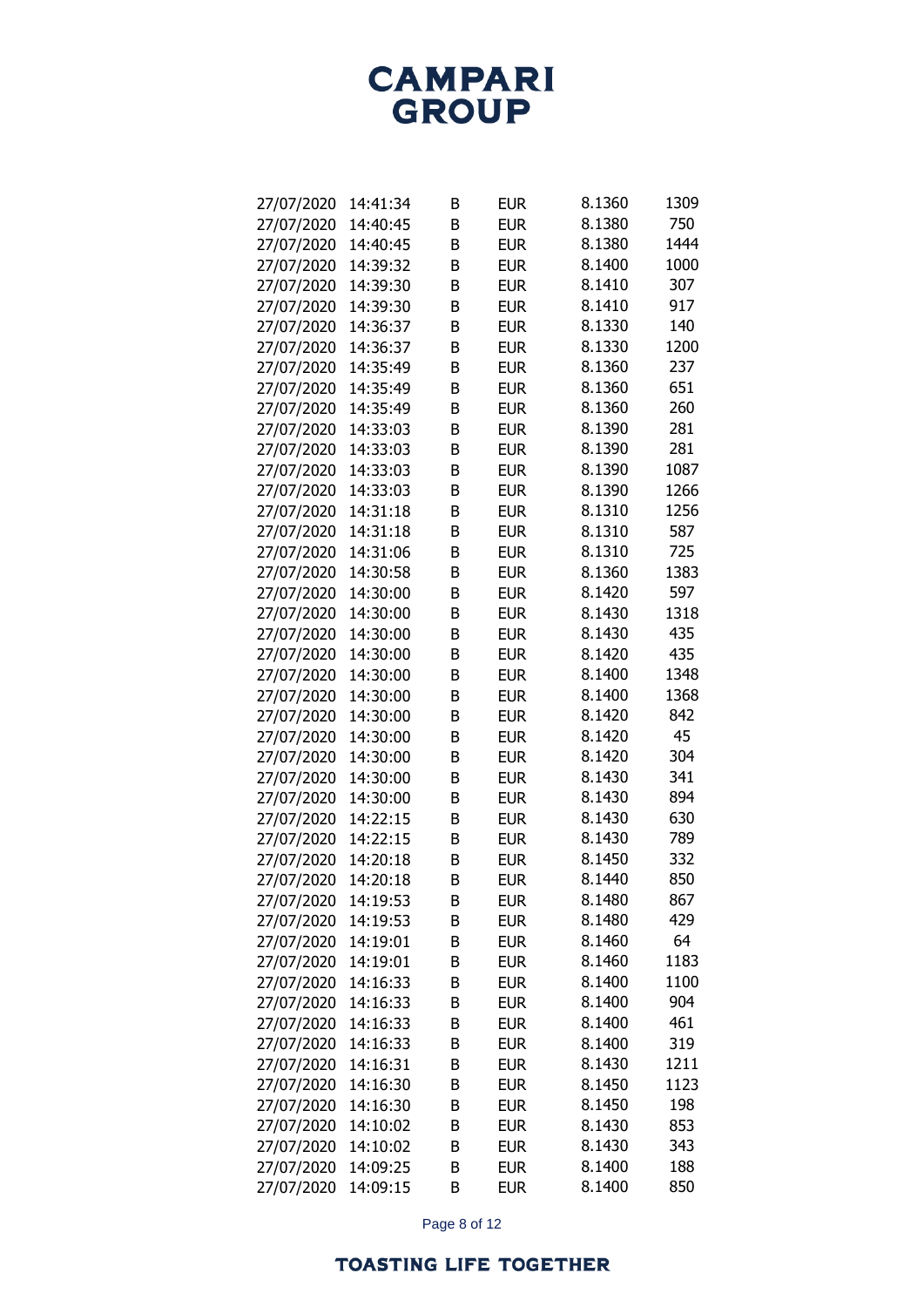| 27/07/2020 | 14:09:15 | В | <b>EUR</b> | 8.1400 | 950  |
|------------|----------|---|------------|--------|------|
| 27/07/2020 | 14:09:15 | B | <b>EUR</b> | 8.1400 | 370  |
| 27/07/2020 | 14:09:15 | B | <b>EUR</b> | 8.1400 | 815  |
| 27/07/2020 | 14:09:15 | B | <b>EUR</b> | 8.1400 | 585  |
| 27/07/2020 | 14:09:15 | B | <b>EUR</b> | 8.1400 | 1000 |
| 27/07/2020 | 14:08:41 | B | <b>EUR</b> | 8.1410 | 1000 |
| 27/07/2020 | 14:08:39 | B | <b>EUR</b> | 8.1480 | 224  |
| 27/07/2020 | 14:08:39 | B | <b>EUR</b> | 8.1470 | 1000 |
| 27/07/2020 | 14:08:39 | B | <b>EUR</b> | 8.1480 | 48   |
| 27/07/2020 | 14:08:39 | B | <b>EUR</b> | 8.1470 | 279  |
| 27/07/2020 | 14:08:39 | B | <b>EUR</b> | 8.1480 | 900  |
| 27/07/2020 | 14:08:39 | B | <b>EUR</b> | 8.1480 | 232  |
| 27/07/2020 | 14:08:39 | B | <b>EUR</b> | 8.1470 | 1348 |
| 27/07/2020 | 14:03:40 | B | <b>EUR</b> | 8.1470 | 294  |
| 27/07/2020 | 14:03:40 | B | <b>EUR</b> | 8.1440 | 878  |
| 27/07/2020 | 14:03:40 | B | <b>EUR</b> | 8.1440 | 384  |
| 27/07/2020 | 14:03:40 | B | <b>EUR</b> | 8.1470 | 415  |
| 27/07/2020 | 14:03:40 | B | <b>EUR</b> | 8.1470 | 900  |
| 27/07/2020 | 14:03:40 | B | <b>EUR</b> | 8.1460 | 488  |
| 27/07/2020 | 14:03:40 | B | <b>EUR</b> | 8.1460 | 923  |
| 27/07/2020 | 14:03:40 | B | <b>EUR</b> | 8.1470 | 488  |
| 27/07/2020 | 14:03:40 | B | <b>EUR</b> | 8.1470 | 800  |
| 27/07/2020 | 14:03:40 | B | <b>EUR</b> | 8.1470 | 1633 |
| 27/07/2020 | 13:58:55 | B | <b>EUR</b> | 8.1280 | 400  |
| 27/07/2020 | 13:58:55 | B | <b>EUR</b> | 8.1280 | 900  |
| 27/07/2020 | 13:58:55 | B | <b>EUR</b> | 8.1260 | 850  |
| 27/07/2020 | 13:58:55 | B | <b>EUR</b> | 8.1270 | 566  |
| 27/07/2020 | 13:58:55 | B | <b>EUR</b> | 8.1280 | 239  |
| 27/07/2020 | 13:58:55 | B | <b>EUR</b> | 8.1280 | 1215 |
| 27/07/2020 | 13:58:55 | B | <b>EUR</b> | 8.1290 | 1224 |
| 27/07/2020 | 13:58:55 | B | <b>EUR</b> | 8.1290 | 947  |
| 27/07/2020 | 13:58:55 | B | <b>EUR</b> | 8.1290 | 256  |
| 27/07/2020 | 13:58:55 | B | <b>EUR</b> | 8.1290 | 1440 |
| 27/07/2020 | 13:55:34 | B | <b>EUR</b> | 8.1140 | 1424 |
| 27/07/2020 | 13:52:01 | В | <b>EUR</b> | 8.1230 | 1328 |
| 27/07/2020 | 13:47:39 | В | <b>EUR</b> | 8.1350 | 329  |
| 27/07/2020 | 13:47:39 | В | <b>EUR</b> | 8.1350 | 961  |
| 27/07/2020 | 13:42:44 | В | <b>EUR</b> | 8.1480 | 1457 |
| 27/07/2020 | 13:39:17 | В | <b>EUR</b> | 8.1440 | 1356 |
| 27/07/2020 | 13:31:02 | В | <b>EUR</b> | 8.1750 | 1366 |
| 27/07/2020 | 13:28:51 | В | <b>EUR</b> | 8.1790 | 1267 |
| 27/07/2020 | 13:22:19 | В | <b>EUR</b> | 8.1690 | 1204 |
| 27/07/2020 | 13:06:59 | В | <b>EUR</b> | 8.1510 | 520  |
| 27/07/2020 | 13:06:59 | В | <b>EUR</b> | 8.1510 | 914  |
| 27/07/2020 | 13:03:18 | B | <b>EUR</b> | 8.1450 | 1462 |
| 27/07/2020 | 12:52:25 | В | <b>EUR</b> | 8.1410 | 588  |
| 27/07/2020 | 12:52:25 | В | <b>EUR</b> | 8.1410 | 636  |
| 27/07/2020 | 12:45:26 | В | <b>EUR</b> | 8.1200 | 349  |
| 27/07/2020 | 12:45:26 | B | <b>EUR</b> | 8.1200 | 320  |

Page 9 of 12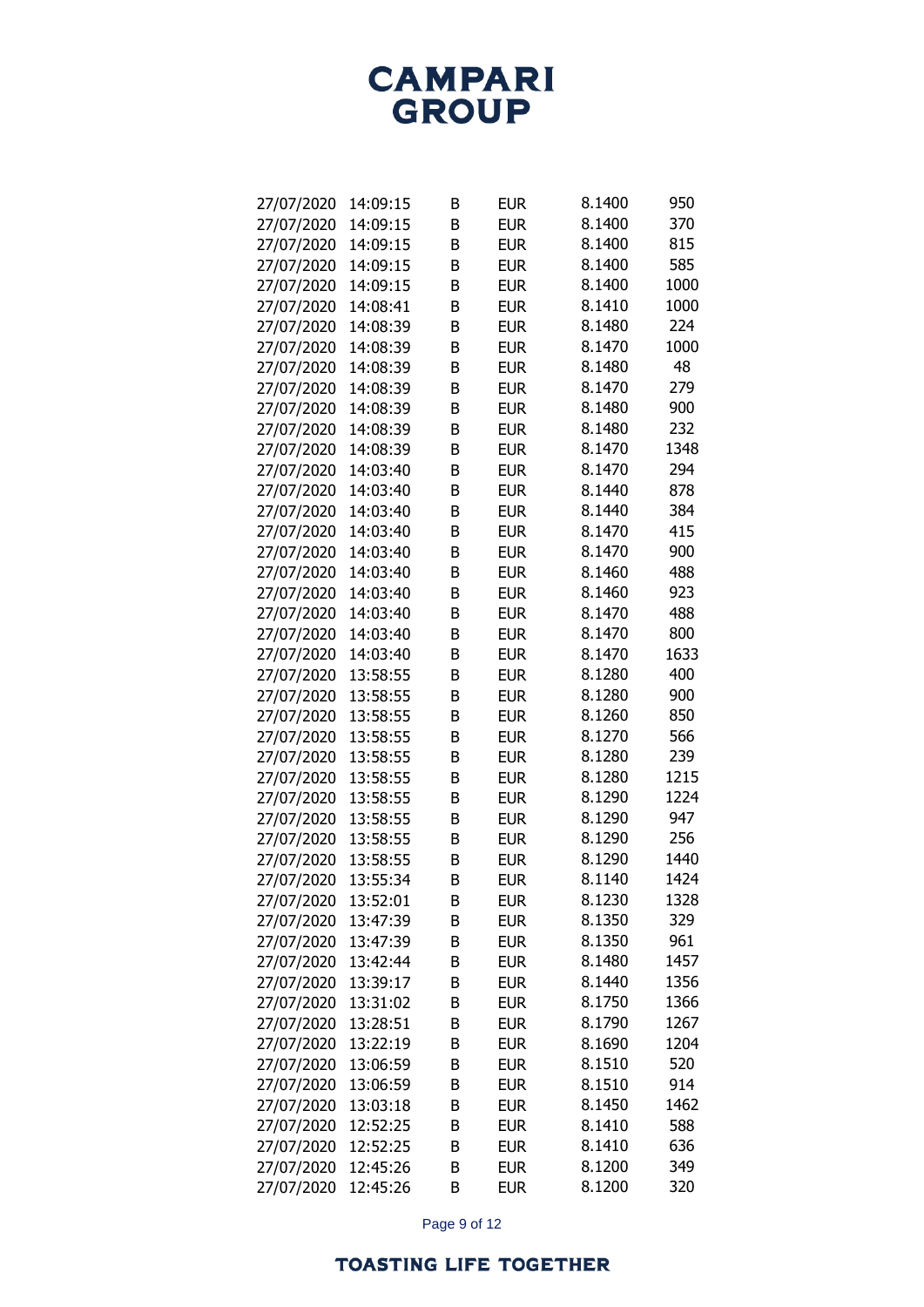| 27/07/2020 | 12:45:26 | В | <b>EUR</b> | 8.1200 | 800  |
|------------|----------|---|------------|--------|------|
| 27/07/2020 | 12:38:09 | B | <b>EUR</b> | 8.1200 | 1299 |
| 27/07/2020 | 12:22:53 | B | <b>EUR</b> | 8.1290 | 386  |
| 27/07/2020 | 12:22:53 | B | <b>EUR</b> | 8.1290 | 900  |
| 27/07/2020 | 12:22:53 | B | <b>EUR</b> | 8.1300 | 28   |
| 27/07/2020 | 12:22:53 | B | <b>EUR</b> | 8.1300 | 1363 |
| 27/07/2020 | 12:16:02 | B | <b>EUR</b> | 8.1440 | 1323 |
| 27/07/2020 | 12:11:02 | B | <b>EUR</b> | 8.1510 | 1400 |
| 27/07/2020 | 12:06:11 | B | <b>EUR</b> | 8.1420 | 1345 |
| 27/07/2020 | 12:03:41 | B | <b>EUR</b> | 8.1550 | 174  |
| 27/07/2020 | 12:03:41 | B | <b>EUR</b> | 8.1550 | 207  |
| 27/07/2020 | 12:03:34 | B | <b>EUR</b> | 8.1550 | 864  |
| 27/07/2020 | 11:59:38 | B | <b>EUR</b> | 8.1560 | 23   |
| 27/07/2020 | 11:59:38 | B | <b>EUR</b> | 8.1550 | 400  |
| 27/07/2020 | 11:59:38 | B | <b>EUR</b> | 8.1550 | 1000 |
| 27/07/2020 | 11:47:16 | B | <b>EUR</b> | 8.1610 | 1250 |
| 27/07/2020 | 11:39:18 | B | <b>EUR</b> | 8.1570 | 1215 |
| 27/07/2020 | 11:39:18 | B | <b>EUR</b> | 8.1570 | 128  |
| 27/07/2020 | 11:36:08 | B | <b>EUR</b> | 8.1560 | 1100 |
| 27/07/2020 | 11:36:08 | B | <b>EUR</b> | 8.1570 | 186  |
| 27/07/2020 | 11:35:16 | B | <b>EUR</b> | 8.1580 | 48   |
| 27/07/2020 | 11:23:15 | B | <b>EUR</b> | 8.1510 | 260  |
| 27/07/2020 | 11:23:15 | B | <b>EUR</b> | 8.1510 | 1199 |
| 27/07/2020 | 11:22:27 | B | <b>EUR</b> | 8.1630 | 268  |
| 27/07/2020 | 11:22:27 | B | <b>EUR</b> | 8.1620 | 950  |
| 27/07/2020 | 11:17:51 | B | <b>EUR</b> | 8.1780 | 709  |
| 27/07/2020 | 11:17:51 | B | <b>EUR</b> | 8.1780 | 642  |
| 27/07/2020 | 11:13:30 | B | <b>EUR</b> | 8.1810 | 1286 |
| 27/07/2020 | 11:04:30 | B | <b>EUR</b> | 8.1810 | 1181 |
| 27/07/2020 | 10:56:19 | B | <b>EUR</b> | 8.1750 | 1325 |
| 27/07/2020 | 10:51:56 | B | <b>EUR</b> | 8.1780 | 1260 |
| 27/07/2020 | 10:47:27 | B | <b>EUR</b> | 8.1840 | 1143 |
| 27/07/2020 | 10:45:50 | B | <b>EUR</b> | 8.1840 | 232  |
| 27/07/2020 | 10:34:31 | B | <b>EUR</b> | 8.1810 | 1000 |
| 27/07/2020 | 10:34:31 | В | <b>EUR</b> | 8.1810 | 188  |
| 27/07/2020 | 10:34:31 | В | <b>EUR</b> | 8.1820 | 73   |
| 27/07/2020 | 10:28:55 | В | <b>EUR</b> | 8.1780 | 1000 |
| 27/07/2020 | 10:28:55 | В | <b>EUR</b> | 8.1790 | 632  |
| 27/07/2020 | 10:28:55 | В | <b>EUR</b> | 8.1780 | 800  |
| 27/07/2020 | 10:22:25 | B | <b>EUR</b> | 8.1710 | 532  |
| 27/07/2020 | 10:22:14 | В | <b>EUR</b> | 8.1710 | 43   |
| 27/07/2020 | 10:22:14 | В | <b>EUR</b> | 8.1710 | 693  |
| 27/07/2020 | 10:14:34 | B | <b>EUR</b> | 8.1700 | 1470 |
| 27/07/2020 | 10:13:22 | В | <b>EUR</b> | 8.1680 | 17   |
| 27/07/2020 | 10:12:20 | B | <b>EUR</b> | 8.1710 | 1404 |
| 27/07/2020 | 10:07:11 | В | <b>EUR</b> | 8.1610 | 665  |
| 27/07/2020 | 10:07:11 | В | <b>EUR</b> | 8.1610 | 540  |
| 27/07/2020 | 09:57:33 | B | <b>EUR</b> | 8.1720 | 992  |
| 27/07/2020 | 09:57:33 | B | <b>EUR</b> | 8.1720 | 196  |

Page 10 of 12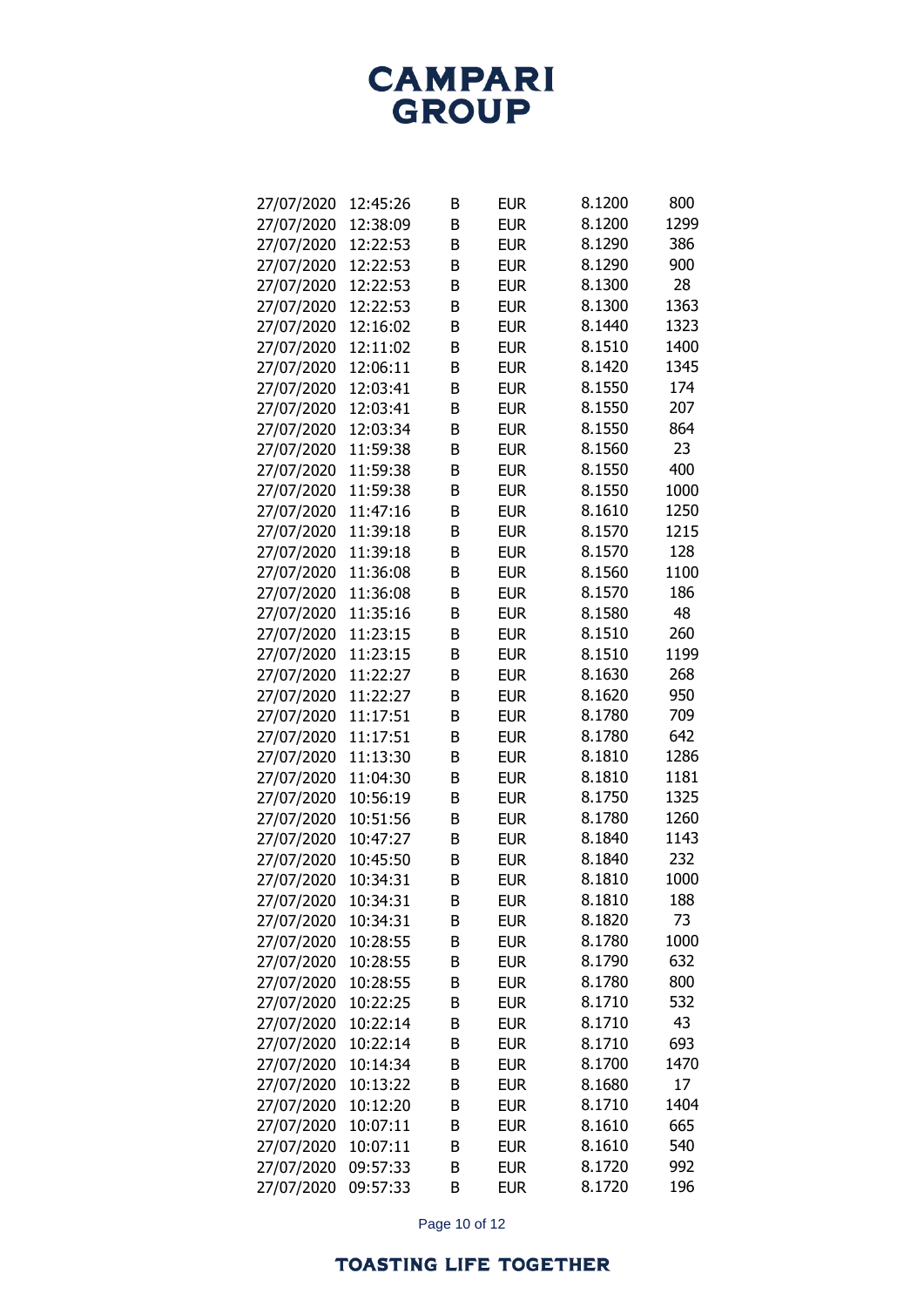| 27/07/2020 | 09:53:57 | В      | <b>EUR</b> | 8.1780 | 1255 |
|------------|----------|--------|------------|--------|------|
| 27/07/2020 | 09:47:00 | B      | <b>EUR</b> | 8.1730 | 1465 |
| 27/07/2020 | 09:38:53 | B      | <b>EUR</b> | 8.1800 | 1153 |
| 27/07/2020 | 09:38:53 | B      | <b>EUR</b> | 8.1800 | 50   |
| 27/07/2020 | 09:28:26 | B      | <b>EUR</b> | 8.1620 | 1236 |
| 27/07/2020 | 09:25:28 | B      | <b>EUR</b> | 8.1670 | 1235 |
| 27/07/2020 | 09:17:30 | B      | <b>EUR</b> | 8.1840 | 1062 |
| 27/07/2020 | 09:17:30 | B      | <b>EUR</b> | 8.1840 | 273  |
| 27/07/2020 | 09:09:47 | B      | <b>EUR</b> | 8.2190 | 1424 |
| 27/07/2020 | 09:09:06 | B      | <b>EUR</b> | 8.2250 | 1194 |
| 27/07/2020 | 09:09:06 | B      | <b>EUR</b> | 8.2250 | 31   |
| 27/07/2020 | 09:06:57 | B      | <b>EUR</b> | 8.2110 | 1275 |
| 27/07/2020 | 09:03:19 | B      | <b>EUR</b> | 8.1870 | 107  |
| 27/07/2020 | 09:03:19 | B      | <b>EUR</b> | 8.1870 | 1255 |
| 27/07/2020 | 08:55:24 | B      | <b>EUR</b> | 8.1870 | 1181 |
| 27/07/2020 | 08:47:22 | B      | <b>EUR</b> | 8.1920 | 1454 |
| 27/07/2020 | 08:41:47 | B      | <b>EUR</b> | 8.2000 | 1238 |
| 27/07/2020 | 08:38:00 | B      | <b>EUR</b> | 8.1920 | 173  |
| 27/07/2020 | 08:38:00 | B      | <b>EUR</b> | 8.1920 | 1197 |
| 27/07/2020 | 08:32:17 | B      | <b>EUR</b> | 8.1820 | 669  |
| 27/07/2020 | 08:32:17 | B      | <b>EUR</b> | 8.1820 | 782  |
| 27/07/2020 | 08:29:59 | B      | <b>EUR</b> | 8.1800 | 1327 |
| 27/07/2020 | 08:25:21 | B      | <b>EUR</b> | 8.1570 | 200  |
| 27/07/2020 | 08:18:19 | B      | <b>EUR</b> | 8.1550 | 486  |
| 27/07/2020 | 08:18:19 | B      | <b>EUR</b> | 8.1550 | 755  |
| 27/07/2020 | 08:18:19 | B      | <b>EUR</b> | 8.1540 | 1303 |
| 27/07/2020 | 08:14:03 | B      | <b>EUR</b> | 8.1590 | 1225 |
| 28/07/2020 | 10:02:20 | B      | <b>EUR</b> | 8.1300 | 1353 |
| 28/07/2020 | 09:55:56 | B      | <b>EUR</b> | 8.1310 | 1352 |
| 28/07/2020 | 09:48:22 | B      | <b>EUR</b> | 8.1160 | 262  |
| 28/07/2020 | 09:48:22 | B      | <b>EUR</b> | 8.1160 | 379  |
| 28/07/2020 | 09:48:22 | B      | <b>EUR</b> | 8.1160 | 14   |
| 28/07/2020 | 09:41:24 | B      | <b>EUR</b> | 8.1350 | 1326 |
| 28/07/2020 | 09:34:12 | B      | <b>EUR</b> | 8.1430 | 1417 |
| 28/07/2020 | 09:31:09 |        | <b>EUR</b> | 8.1510 | 61   |
|            | 09:31:09 | В<br>В | <b>EUR</b> | 8.1510 | 1131 |
| 28/07/2020 | 09:27:03 |        |            | 8.1580 | 1275 |
| 28/07/2020 | 09:16:39 | В<br>B | <b>EUR</b> | 8.1640 | 1042 |
| 28/07/2020 |          |        | <b>EUR</b> |        |      |
| 28/07/2020 | 09:16:39 | В      | <b>EUR</b> | 8.1640 | 294  |
| 28/07/2020 | 09:15:38 | В      | <b>EUR</b> | 8.1700 | 1339 |
| 28/07/2020 | 09:12:01 | В      | <b>EUR</b> | 8.1650 | 193  |
| 28/07/2020 | 09:12:01 | В      | <b>EUR</b> | 8.1650 | 8    |
| 28/07/2020 | 09:10:12 | B      | <b>EUR</b> | 8.1640 | 9    |
| 28/07/2020 | 09:10:12 | B      | <b>EUR</b> | 8.1640 | 264  |
| 28/07/2020 | 09:03:05 | B      | <b>EUR</b> | 8.1680 | 1360 |
| 28/07/2020 | 09:03:05 | В      | <b>EUR</b> | 8.1700 | 1406 |
| 28/07/2020 | 09:03:05 | В      | <b>EUR</b> | 8.1700 | 1199 |
| 28/07/2020 | 09:03:05 | B      | <b>EUR</b> | 8.1700 | 1301 |
| 28/07/2020 | 09:03:05 | B      | <b>EUR</b> | 8.1700 | 1429 |

Page 11 of 12